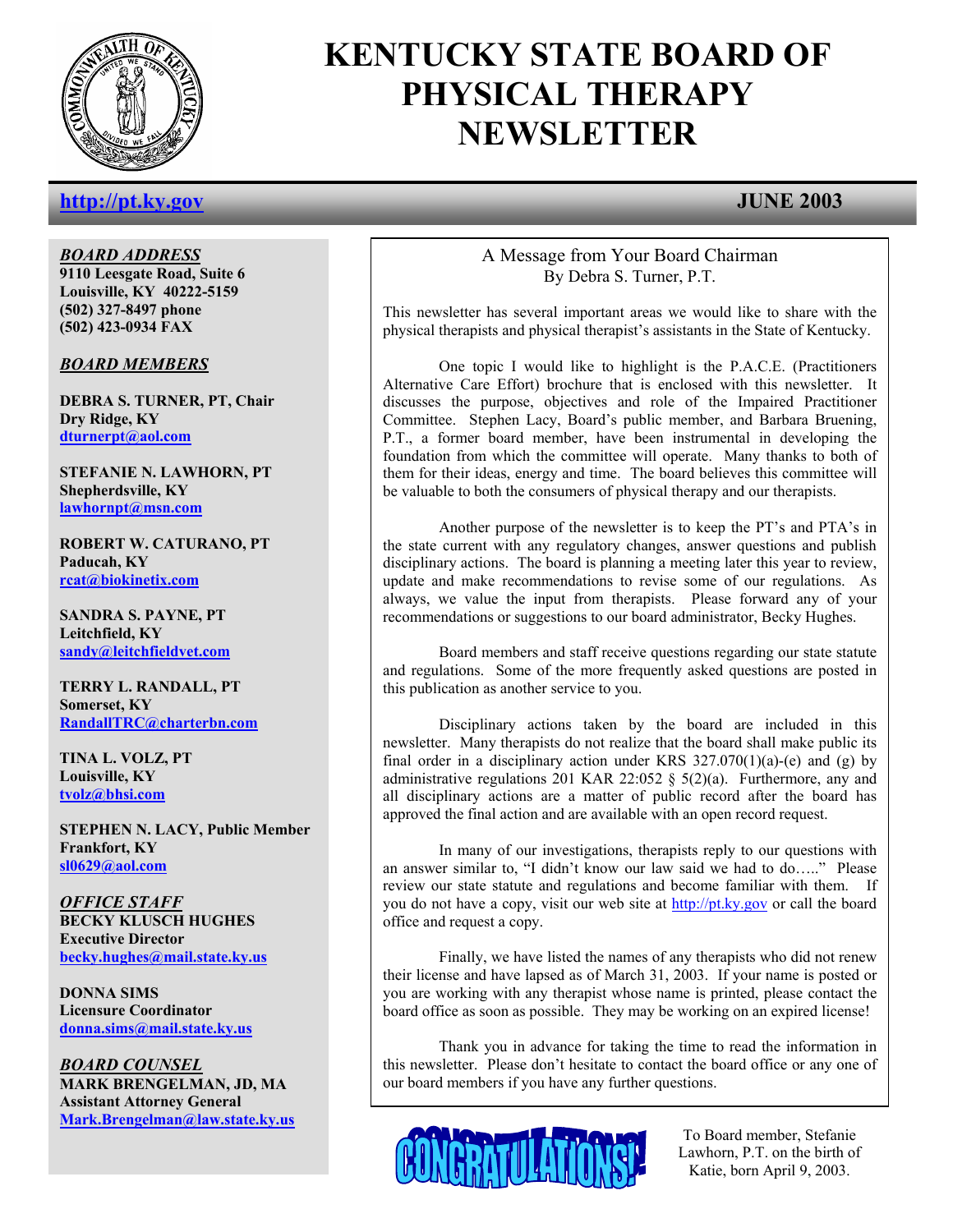# **DISCIPLINARY ACTIONS October 2002 – May 2003**

 The following is a summary of disciplinary actions taken by the Board since the last Newsletter was published. It is intended as a summary for informational purposes only. All information is believed to be accurate. However, complete terms of each disciplinary action are contained in the Board's records. Monetary amounts paid to the Board generally represent the investigative costs and not the severity of the violation(s).

### **Jana Mason Brezendine, PT-000389 Date: 12/5/2002**

**Alleged Violations**: KRS 327.070(2) and (7) (effective July 1984 to July 2000)

**Final Action**: Admits to violating KRS 327.070(10) (effective July 1984 to July 2000) for promoting for personal gain an unnecessary service.

**Settlement Agreement**: License suspended with conditions of reinstatement, pay the total sum of \$1,200.00 fine; conditions of reinstatement to include successful completion of the National Physical Therapy Examination, Jurisprudence Exam, payment of the total sum of \$4,000 to cover investigative costs, with probation, monitoring, and further costs upon reinstatement.

### **Susan Miller, PT-000260 Date: 12/5/2002**

**Alleged Violations:** KRS 327.070(2), (7) and (9) (effective July 1984 to July 2000)

**Final Action:** Admits to violating KRS 327.070(2) and (7) (effective July 1984 to July 20002) for engaging in or permitting the performance of substandard care, and engaging in gross negligence or gross incompetence, and violating KRS 327.070(9) (effective July 1984 to July 2000) for failing to complete mandated documentation in violation of 201 KAR 22:053 § 6(2) and (4). **Settlement Agreement**: License suspended with conditions of reinstatement, pay the total sum of \$1,000.00 fine; conditions of reinstatement to include successful completion of the National Physical Therapy Examination, Jurisprudence Exam, payment of the total sum of \$3,000 to cover investigative costs, with probation, monitoring, continuing education, and further costs upon reinstatement.

### **Debbie Kendall, PTA-00303 Date: 12/5/2002**

**Alleged Violations:** KRS 327.070(2)(b)and (k)

**Final Action:** Admits to violating KRS 327.070(2)(k) by violating 201 KAR 22:053 § 4(8) for failing to discontinue physical therapy services when the reassessments were not done every 30 days by the licensed physical therapist as required by 201 KAR 22:053 § 3(h).

**Settlement Agreement**: 1 year probation with quarterly monitoring with payment of costs, pay the total sum of \$250.00 for administrative costs and \$325.00 for mediation costs, successfully complete the Jurisprudence Exam.

### **Guy Wallace, PT-002884 Date: 03/28/2002**

**Alleged Violations:** KRS 327.070(2)(b) and (k)

**Final Action:** Admits to violating KRS 327.070(2)(k) by failing to obey an administrative regulation of the Board by violating 201 KAR 22:053 § 5(3)(h)(2) for failing to reassess two (2) minor patients every thirty (30) days following the initial evaluation or subsequent reassessment.

**Settlement Agreement**: 1 year Probation with quarterly monitoring with payment of costs, pay the total sum of \$500.00 fine and \$1,800.00 for administrative costs, successfully complete the Jurisprudence Exam.

### **Susan Lankford, PT-003375 Date: 03/28/2002**

**Alleged Violations:** KRS 327.070(2)(b) and (k)

**Final Action:** Admits to violating KRS 327.070(2)(k) by violating 201 KAR 22:053 § 6(2) and (3) by not documenting progress notes and reassessments as mandated by regulation, and 201 KAR 22:053  $\S$  5(1)(a), (b), (c) for failing to prepare a written plan for training and supervision of supportive personnel.

**Settlement Agreement:** 2 year Probation with quarterly monitoring with payment of costs, pay the total sum of \$500.00 fine and \$1,000.00 for investigative costs, completion of a six hour documentation course approved by the Board, and successfully complete the Jurisprudence Exam.

### **Francis John Kilbride, PT-004350 Date: 05/15/2003**

**Alleged Violations:** KRS 327.050(1), KRS 214.615(1) and 201 KAR 22:020 § 1(3)

**Final Order**: License is Revoked by default pursuant to KRS 13B.080(6), violated KRS 327.050(1), KRS 214.615(1) and 201 KAR  $22:020 \& 1(3)$  by failing to provide the Board with proof within six months of his licensure that he completed an approved HIV/AIDS educational course.



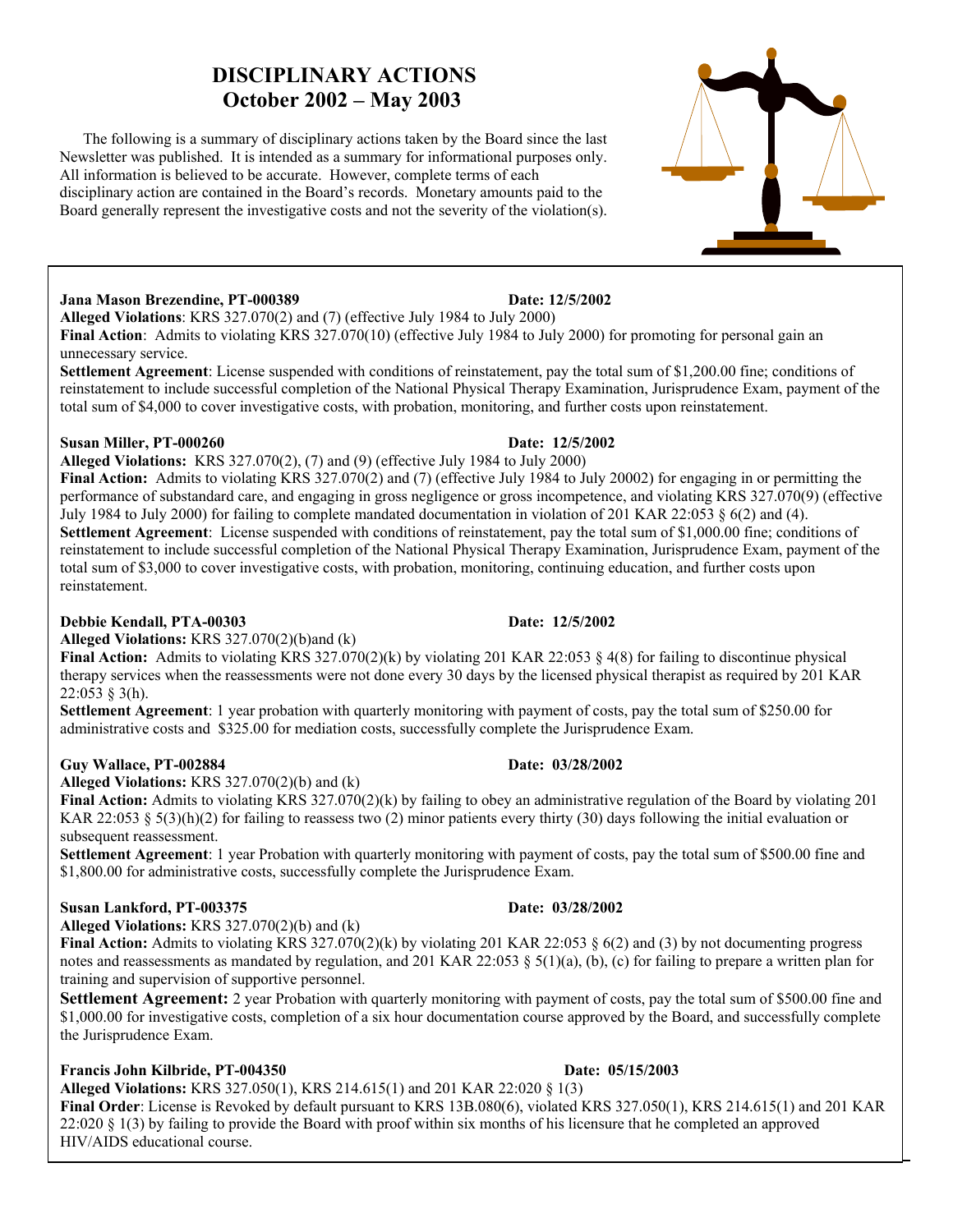### **Cease and Desist Orders October 2002 through May 2003**

**The following is a list of violations of KRS 327.020(3)** "*It shall be unlawful for any person, or for any business entity, its employees, agents, or representatives to use in connection with his or its name or business activity the words "physical therapy," "physical therapist," "physiotherapy," "physiotherapist," "registered physical therapist," the letters "P.T.," "L.P.T." or any other words, letters, abbreviations or insignia indicating or implying directly or indirectly that physical therapy is provided or supplied or to bill for physical therapy unless such physical therapy is provided by or under the supervision of a physical therapist licensed and practicing in accordance with this chapter."* 

Lilliam Decastelli, The Light Touch, use of the term "physical therapy" in a Courier-Journal article.

John Baird, M.D., A Healing Art Clinic, use of the words "physical therapy" in an office announcement advertisement.

Bryant Bloss, M.D. and Mehmet S. Akaydin, Jr., M.D., Ohio Valley Medical Center, advertising physical therapy in the Yellow Pages.

|               | ???ARE YOU IN VIOLATION OF THE PT LAW???<br><b>CHANGE OF ADDRESS</b><br>Any changes in name and both home and physical therapy work addresses and phone numbers <b>must</b> be<br>sent to the Board within 30 days of change according to KRS 337.040(6). |
|---------------|-----------------------------------------------------------------------------------------------------------------------------------------------------------------------------------------------------------------------------------------------------------|
|               | License # $\qquad \qquad$                                                                                                                                                                                                                                 |
|               | Address 2008 and 2008 and 2008 and 2008 and 2008 and 2008 and 2008 and 2008 and 2008 and 2008 and 2008 and 2008 and 2008 and 2008 and 2008 and 2008 and 2008 and 2008 and 2008 and 2008 and 2008 and 2008 and 2008 and 2008 an                            |
|               | <b>County</b> County                                                                                                                                                                                                                                      |
|               | Phone ( ) E-Mail Address                                                                                                                                                                                                                                  |
|               | <b>Primary Work Facility</b>                                                                                                                                                                                                                              |
| Name          |                                                                                                                                                                                                                                                           |
|               |                                                                                                                                                                                                                                                           |
|               |                                                                                                                                                                                                                                                           |
| Phone $($ $)$ | <b>Full/Part Time</b>                                                                                                                                                                                                                                     |
|               | PT Supervisor's Name License #                                                                                                                                                                                                                            |
|               | Please mail or fax the above changes to our office.                                                                                                                                                                                                       |

Do you know how many renewals were sent out this biennial?  $3,601$ Kentucky now has 2198 active physical therapists and 1124 active physical therapist's assistants.

Do you know how many of those were returned because of change of address? 400 Think how much postage was wasted!

It is your obligation to notify the Board office of any change of address. Please keep this office informed.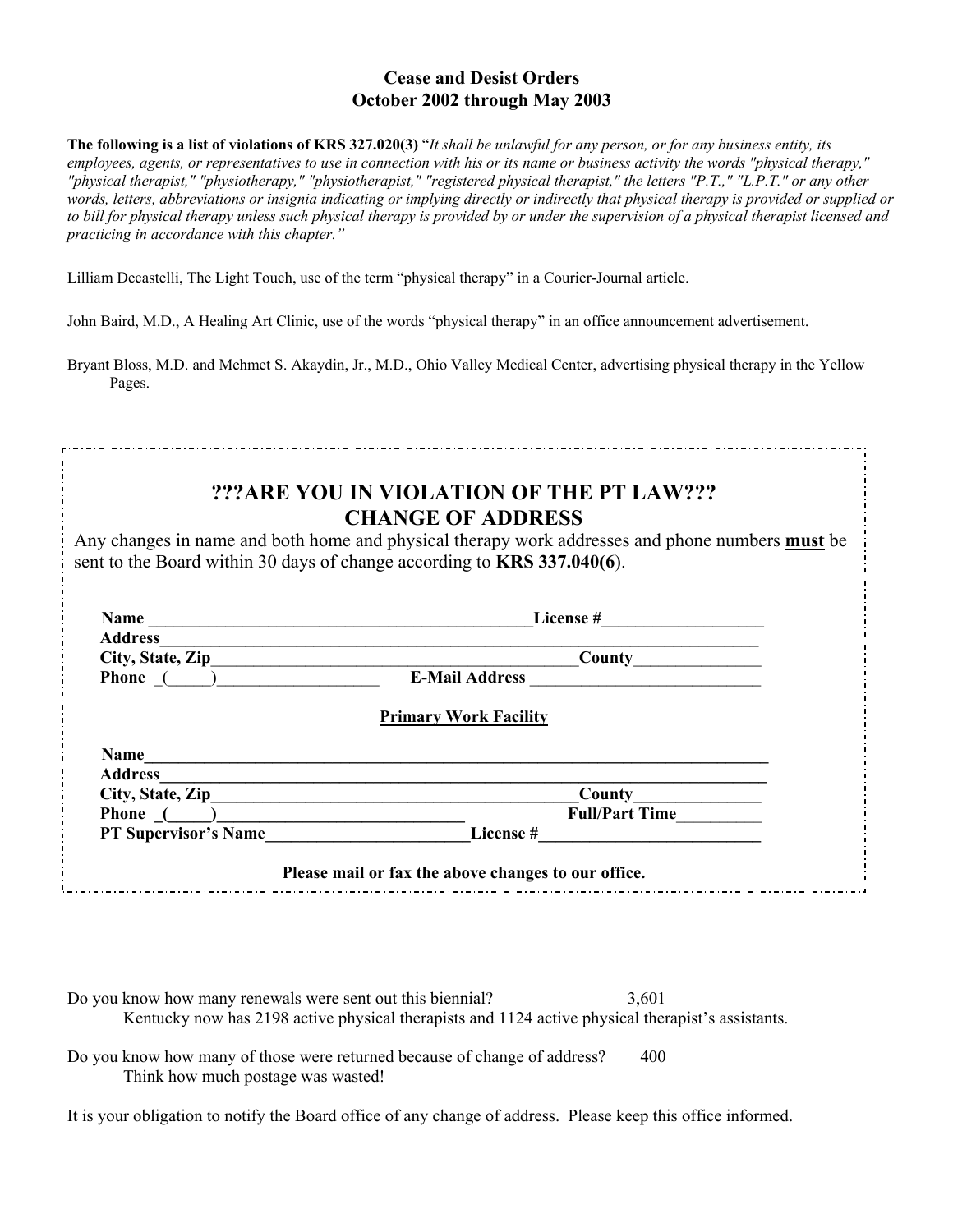**LAPSED LICENSES: Our records show the following PT and PTA licenses/certificates lapsed March 31, 2003. Anyone continuing to practice physical therapy in Kentucky with a lapsed license is violating the Practice Act and is subject to penalties.** 

**PHYSICAL THERAPISTS**

| PT       | 004075           | John D. Adamson, Jr.                            |
|----------|------------------|-------------------------------------------------|
| PT       | 002683           | Sandra R. Albers                                |
| PT       | 003672           | Mary Catherine Allan                            |
| PT       | 002381           | Stephanie T. Andrews                            |
| PT       | 003038           | Stephanie M. Arey                               |
| PT       | 002170           | Gilibeth Resano Asibal                          |
| PT<br>PT | 003937           | Amy Lynn Atkinson                               |
| PT       | 003456<br>004278 | <b>Heather Lee Atteberry</b><br>Brent M. Bacher |
| РT       | 004091           | Edward M. Badillo                               |
| PT       | 004093           | Charmaine S. Badillo                            |
| PT       | 003365           | Bryon Todd Ballantyne                           |
| PT       | 003643           | Andrea Gayle Barnett                            |
| PT       | 004020           | Leslie Robin Barrack                            |
| PT       | 002022           | William M. Beck, II                             |
| РT       | 004101           | Misty Dawn Behnken                              |
| PT       | 003705           | JoDee Kay Berg                                  |
| РT       | 001693           | Laura Jean Bethel                               |
| PT       | 003043           | Richard E. Blais, Jr.                           |
| PT<br>PT | 003421<br>000166 | Margaret H. Blankenbeker<br>Kay Blazoudakis     |
| PT       | 003699           | Dwight Allan Boles                              |
| PT       | 002924           | Karen D. Bomar                                  |
| PT       | 002487           | Gina Bomediano                                  |
| PT       | 003546           | Martyne Elizabeth Bonzo                         |
| PT       | 003894           | Daniel Jacob Bosco                              |
| PT       | 003451           | Heidi Mae Bovey                                 |
| PT       | 003450           | Wendy Dale Bowen                                |
| PT       | 003868           | Ann Marie Boyle                                 |
| PT       | 004378           | Paul David Boys                                 |
| РT       | 004387           | William Stephen Braden                          |
| PT       | 002817           | Dianne Mary Brennan                             |
| PT       | 002324           | Janice M. Brightwell                            |
| PT<br>PT | 004363<br>002566 | Dayna A. Bryant<br>Bernadette F. Bugaoan        |
| PT       | 003708           | Kimberly McCoy Burch                            |
| PT       | 002889           | Thomas Stephen Burnett                          |
| PT       | 002135           | Abby Lynn Busko                                 |
| PT       | 004031           | Mary Janel Carlson                              |
| PT       | 003888           | David Michael Carter                            |
| PT       | 004269           | Kelly Ann Casey                                 |
| PT       | 004266           | Lisa Chaundy                                    |
| PT       | 003704           | Kathy Jayne Christensen                         |
| PT       | 003229           | Karen Marie Coleman                             |
| PT       | 003960           | Shawna Shockey Collier                          |
| PT<br>PT | 004022<br>002962 | Tina Beckett Cope<br>James Patrick Couch        |
| PT       | 003691           | Lori Ann Cox                                    |
| PT       | 004168           | Terry Lee Cox                                   |
| PT       | 003304           | Krystan Ann Coyle                               |
| PT       | 003231           | Shelley Adams Cranfill                          |
| PT       | 004054           | <b>Bradley James Cummings</b>                   |
| PT       | 003943           | Krista Michelle Darbro                          |
| PT       | 003076           | Kathrine Ann Davis                              |
| PT       | 003389           | Lisa Ann DeFinis                                |
| PT       | 003776           | Mame Leigh DeHaven                              |
| PT       | 003487           | Stephanie Taylor Delk                           |
| PT       | 003588           | Bridget A. Dial                                 |
| PT<br>PT | 004156<br>004183 | Joan A. Domengeaux<br>W. Kevin Dorsey           |
| PT       | 003828           | Mitchell Wayne Douglas                          |
| PT       | 003892           | Brandi Leigh Doyle                              |
| PT       | 003877           | Jennifer Ann Dubbert                            |
| PT       | 002966           | Joseph James Dudley                             |
| PT       | 004390           | Jennifer M. Dunbar                              |
| PT       | 001506           | Jennifer Edwards                                |
| PT       | 003751           | William Edmund Egan                             |
| PT       | 001579           | Mary Beth Evan                                  |
| PT       | 003971           | Maureen Duffy Eve                               |
| PT       | 003636<br>003973 | Sherry Lynn Fadel<br>Ann Dee Feehan             |
| PT       |                  |                                                 |

| PT | 004073 | Alicia Dawn Ferguson       |
|----|--------|----------------------------|
|    |        | Rebecca Anne Ferrier       |
| РT | 004112 |                            |
| PT | 004383 | Donald J. Frisz            |
| PT | 000651 | Esmeralda A. Gallagher     |
| PT | 004172 | Clayton Adam Gibbons       |
| PТ | 004082 | Wendy Lou Gilton           |
| PT | 003205 | Eric Alan Goebel           |
| PT | 004033 | Anne Marie Gress           |
|    |        |                            |
| PT | 003482 | Bryan C. Grissom           |
| PT | 004211 | Christopher M. Guempel     |
| PT | 000777 | Ellen Nance Hamilton       |
| PT | 004282 | Chad M. Hancock            |
| PT | 003048 | Roger Lynn Harris          |
| PT | 004302 | Sarah M. Harvieux          |
|    |        |                            |
| PT | 003328 | Michael Joseph Haskins     |
| PT | 003211 | Tonia Edwards Hatfield     |
| РT | 003153 | Sean Michael Hayes         |
| PT | 001981 | Jeffrey D. Headdy          |
| PТ | 001727 | Mark C. Healy              |
| PT | 003963 | Melanie R. Heitz           |
| PТ | 004371 | John G. Hensley            |
|    |        |                            |
| PT | 001516 | Nancy Y. Hess              |
| PT | 004293 | Jayme Horton               |
| PT | 002069 | Leonora T. Huffman         |
| PT | 004102 | Brooke Kriser Humble       |
| PT | 002014 | Amy G. Humphries           |
| PT | 003552 | Suzanne Renee James        |
| PT | 000875 | James Greg Jennings        |
|    |        |                            |
| PT | 003797 | Judith Towne Jennings      |
| PT | 001539 | Dana Patrick Jeter         |
| PT | 004342 | Jim P. Johnson             |
| PT | 004361 | Jason K. Johnson           |
| PT | 004259 | Steven C. Jurjevich        |
| PТ | 000636 | Mary Rose Kahmann          |
| PT |        | Ann Byrn Kaknes            |
|    | 000762 |                            |
| PТ | 002116 | Jennifer Woltermann Kamer  |
| PT | 004316 | Marguerite S. Kasperczyk   |
| PT | 003685 | William Leon Kelley        |
| PT | 004350 | Francis John Kilbride      |
| PT | 004072 | Tanya S. Kist              |
| PT | 000437 | Michael T. Klapheke        |
| PT | 003591 | Kathy Nicole Klein         |
|    |        |                            |
| PT | 004298 | Scott A. Kleinschmidt      |
| PT | 002379 | Melissa L. Kontsis         |
| PТ | 003891 | Jennifer Anne Krawitt      |
| PT | 002440 | David B. Lair              |
| PT | 003152 | Andrea Maria Lairson       |
| PT | 004160 | Chandelle Lanier           |
| PT | 002503 | Cornelia P. Lantrip        |
|    |        |                            |
| PT | 003959 | Karen Elaine Lawson        |
| PT | 003690 | Cynthia Eleanor Lawson     |
| PT | 002828 | Dina C. Lay                |
| PT | 003475 | Su-jin Lee                 |
| PT | 003528 | Cynthia St. Arnaud Liggett |
| PT | 004294 | Laura Rose Listerman       |
| PT | 003983 | Kimberly Anne Lund         |
| PT |        | Jennifer Evans Lutz        |
|    | 004048 |                            |
| PT | 003913 | Cameron Kelly Lynch        |
| РT | 000183 | Julia Lynch                |
| PT | 003695 | Lendel A. Maniquiz         |
| PT | 004059 | Nicole Marie Marcucci      |
| PТ | 003600 | Rebecca Diane McCarty      |
| РT | 003799 | Carolyn Jeanne McDowell    |
| PТ | 004045 | Jason Jacob Mehler         |
|    |        |                            |
| PT | 003303 | Sejal Sameer Mehta         |
| PТ | 002086 | Richard H. Milburn, Jr.    |
| PT | 001755 | Debra A. Miller            |
| PT | 004017 | Amy Kristen Mischnick      |
| PT | 004204 | JulieAnn Buchino Mottern   |
| PT | 002651 | Karen Ann Mulder           |
| PT | 003825 | Jose Mario A. Niere        |
|    |        |                            |

| РT       | 004107           | Gentian S. Nuzzo                            |
|----------|------------------|---------------------------------------------|
| PT       | 004258           | Emily S. Osborn                             |
| PT       | 004052           | Elizabeth Ann Paczynski                     |
| PT       | 003558           | <b>Christen Carol Pate</b>                  |
| PT       | 003846           | John Robert Pawlowski                       |
| PT       | 004369           | Kelley B. Penrose                           |
| PT       | 002225           | Cheri Dian Phillips                         |
| PT       | 001706           | Valentin Pilea                              |
| PT       | 003570           | Amy Marie Piper                             |
| PT       | 003885           | Julie Ann Polseno-Ndiaye                    |
| PT       | 004277           | Michelle Louise Ponsler                     |
| PT       | 004239           | Doris Fong Potts                            |
| PT       | 003675           | Clarissa Anne Randolph                      |
| PT       | 003839           | Daniel Wayne Rase                           |
| PT       | 003295           | David Philip Rhoads                         |
| PT       | 004200           | Katie M. Rhodes                             |
| PT       | 004098           | Roderick D. Rice                            |
| PT       | 003941           | Craig David Rigney                          |
| PT       | 003512           | Jessica Marie Roddy                         |
| PT       | 002994           | James J. Rothbauer                          |
| PТ       | 003569           | Thomas Mark Ruediger                        |
| PT       | 004296           | Deborah A. Salz                             |
| PT       | 004286           | Anne E. Schwarting                          |
| PT       | 001028           | Bruce C. Scott                              |
| PT       | 003677           | Lori Jane Scott                             |
| PT       | 002463           | Kristin Lee Shearer                         |
| PT       | 001468           | Sandra L. Shepard                           |
| PT       | 001197           | Carol Schaefer Shutt                        |
| PT       | 001940           | L. Kelly Simms                              |
| PT       | 000665           | Diane K. Smith                              |
| PT       | 004126           | Nichole D. Spake                            |
| PT       | 003625           | <b>Todd Michael Spitters</b>                |
| PT       | 003143           | Karlene Michelle St. Clair                  |
| PТ       | 001874           | William Howard Staples                      |
| PT       | 004094           | Karen Anne Stephens                         |
| PТ       | 000493           | Kathleen N. Straus                          |
| PТ       | 004122           | Paul C. Thomas                              |
| PT       | 003516           | Caroline Virginia Timoney                   |
| PT       | 001443           | Michelle Tucci                              |
| PT       | 004399           | Michael G. Turkov                           |
| PT       | 002111           | Gordon E. VanHoose                          |
| PT       | 003668           | Stacy Hays Vaughn                           |
| PT       | 003669           | Brian Mason Vaughn                          |
| PT       | 000763           | Laurel A. Venable                           |
| PT       | 003581           | Jessica Linn Victor                         |
| PT       | 002557           | Arthur P. Villanueva                        |
| PT       | 003830           | Ginah Siton Vrooman                         |
| PT<br>PT | 002583<br>004194 | Richard Michael Walsh                       |
| PT       | 003795           | Kristi Wauligman<br>Georgia Finch Westbrook |
| РT       | 003401           | Shannon Nicole White                        |
| PT       | 003703           | Darin Michael White                         |
| PT       | 004179           | Shari L. Wilkins                            |
| PT       | 003736           | John Scott Wood, Jr.                        |
| PT       | 003974           | Michelle Anne Young                         |
| PT       | 004039           | Nichole Louise Zikmund                      |
| РT       | 002886           | Jason Craig Zullo                           |
|          |                  |                                             |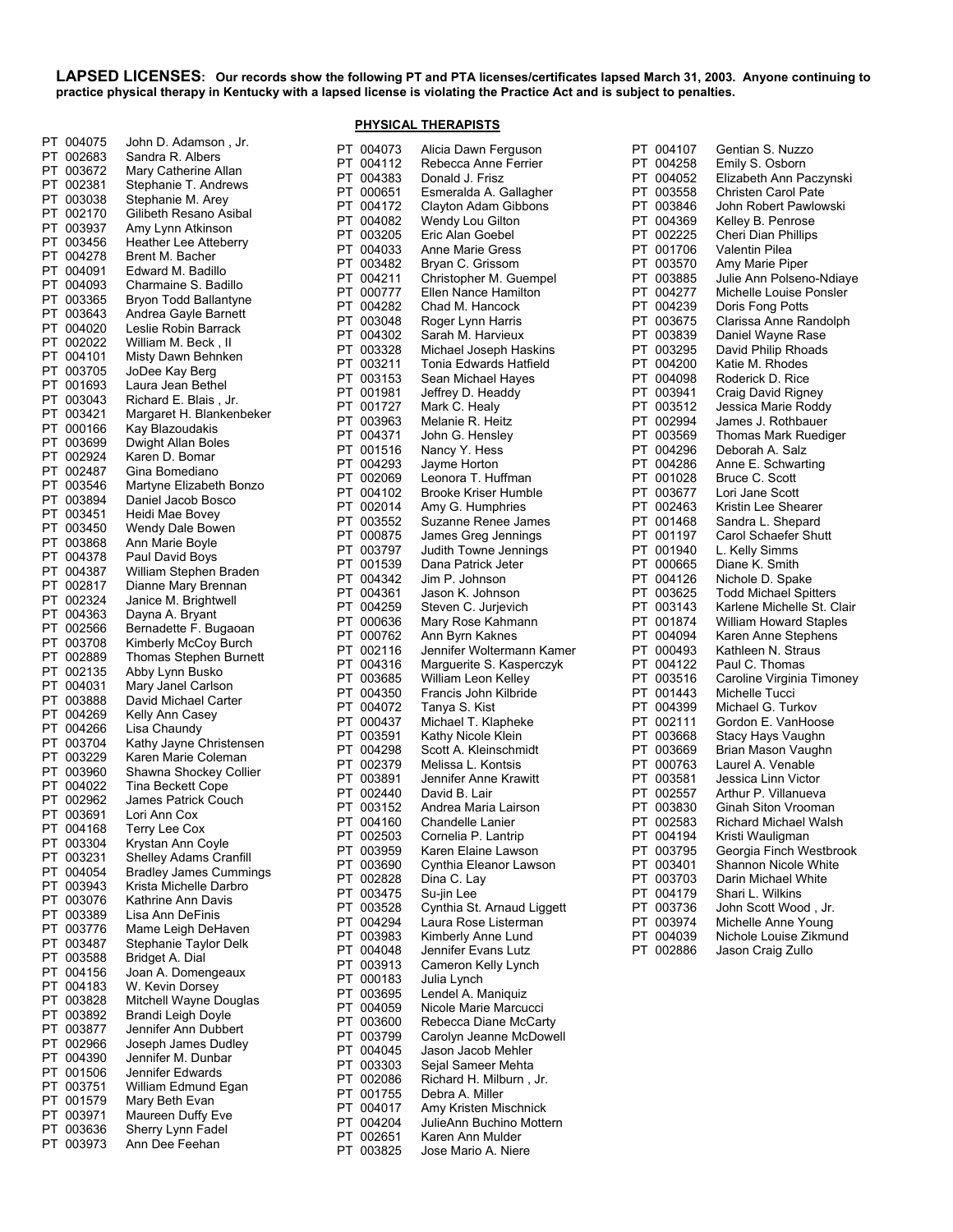### **PHYSICAL THERAPIST'S ASSISTANTS**

| PTA        | A01243     | Susan Denise Aker           |
|------------|------------|-----------------------------|
|            | PTA A01004 | Rebecca M. Armstrong        |
|            | PTA A00923 | Janet Kem Ausbrooks         |
|            | PTA A00518 | Judy Heil Auxier            |
|            | PTA A00660 | Mary Helen Ballard          |
|            | PTA A01760 | Erin Michele Beck           |
|            | PTA A00536 | Lenora Lee Belden           |
|            | PTA A00984 | Derrik A. Born              |
|            | PTA A01359 | Angela Dawn Brinker         |
|            | PTA A01280 | Mark Wayne Burgdorf         |
|            | PTA A01664 | Cole Byron Buser            |
|            | PTA A00241 | George A. Carrasco          |
|            | PTA A01377 | Lyndsay H.G. Colvin         |
|            | PTA A00317 | Joan Vandgrift Conner       |
|            | PTA A01338 | Sean Kevin Coverdell        |
|            | PTA A00944 | Nancy Lea Cox               |
|            | PTA A01458 | Jennifer Lynne Crane        |
|            | PTA A01549 | Amy Lynn Davis              |
|            | PTA A01391 | Jerry Keith Dillow          |
|            | PTA A01642 | Rebecca Camille Dorton      |
|            | PTA A00798 | Tabatha Lynn Duncan         |
|            | PTA A01665 | Brian David Duncan          |
|            | PTA A01329 | Timothy Leon Edwards        |
|            | PTA A00498 | Holly Jo English            |
|            | PTA A01506 | <b>Heidi Therese Fields</b> |
|            | PTA A00516 | Kathy Ann Flanagan          |
|            | PTA A01341 | Karen Ann Garrett           |
|            | PTA A01422 | Dana Lynn Gilbert           |
|            | PTA A01816 | Christina Francis Godfrey   |
|            | PTA A01705 | Sally A. Griffin            |
|            | PTA A01297 | Amy Lynn Grissom            |
|            | PTA A01171 | Stephanie Wilkerson Hall    |
|            | PTA A01396 | Jason Michael Hall          |
| <b>PTA</b> | A01727     | Jessica Jo Hardy            |

PTA A01710 Jamie L. Herrmann<br>PTA A01620 Robin Lachelle Herr PTA A01620 Robin Lachelle Herron<br>PTA A01401 Joseph Hossein Hessa PTA A01401 Joseph Hossein Hessami<br>PTA A01701 Darrell J. Hicks PTA A01701 Darrell J. Hicks<br>PTA A00206 Betty L. Hobble PTA A00206 Betty L. Hobble<br>PTA A01581 Haleigh Rae Ho PTA A01581 Haleigh Rae Hollback<br>PTA A01014 Andrea Smith Howard PTA A01014 Andrea Smith Howard<br>PTA A01756 Bertrand Eugene Howl PTA A01756 Bertrand Eugene Howlett<br>PTA A00884 Vanessa Marie Ison Vanessa Marie Ison PTA A01022 Brian Daniel Jacques<br>PTA A01715 Lisa Wieder Jefferson PTA A01715 Lisa Wieder Jefferson<br>PTA A01714 Tegan E. Johnson PTA A01714 Tegan E. Johnson<br>PTA A01795 Stephanie L. Johns Stephanie L. Johnson PTA A01699 Barak Bernard Jonkers<br>PTA A01616 Joey Leigh Kelso Joey Leigh Kelso PTA A00437 Cora Lynn Kratzer<br>PTA A01345 Michael Joseph Le Michael Joseph Ledonne PTA A01370 Gina Ann Lewis<br>PTA A01599 Crystal Fave Lilli Crystal Faye Lillich PTA A01546 Stephen Douglas Lindley<br>PTA A01490 Ginny Lynn Liss Ginny Lynn Liss PTA A01595 Angela Marie Luther<br>PTA A01602 Christa Rae Makrand Christa Rae Makrancy PTA A00554 Tami Renee Mathis PTA A01660 Rebecca Matos<br>PTA A00925 John Kevin May PTA A00925 John Kevin Mayes<br>PTA A00034 Kimberly McGower Kimberly McGowen PTA A01286 Jennifer Shea Medlin<br>PTA A01615 Angela Sue Meek PTA A01615 Angela Sue Meek<br>PTA A00967 Dana Michelle Mer Dana Michelle Merkel PTA A01524 Jeffrey Ray Meyer<br>PTA A01040 Vickie Ann Miller PTA A01040 Vickie Ann Miller<br>PTA A01381 Stephanie Ann Mi PTA A01381 Stephanie Ann Minniear<br>PTA A01389 Misty Roberts Mitchell Misty Roberts Mitchell

PTA A01773 Lauri M. Moore<br>PTA A01766 Jacqueline Ade PTA A01766 Jacqueline Adelle Nicholas<br>PTA A00263 Joan M. O'Bryan PTA A00263 Joan M. O'Bryan PTA A00765 Karen S. Owens<br>PTA A01677 Roger Alan Pasc Roger Alan Paschall PTA A01473 Karen L. Patrick<br>PTA A00425 Sheila L. Richard PTA A00425 Sheila L. Richardson<br>PTA A01357 Trenda Marlene Rich PTA A01357 Trenda Marlene Richey<br>PTA A01037 Rhonda Gwynn Robers Rhonda Gwynn Roberson PTA A01789 Charlene R. Ross<br>PTA A00574 Beverly M. Rountre Beverly M. Rountree<br>Cheryl Roy PTA A00427<br>PTA A00595 Martha Larina Sartin PTA A00934 Rebecca Ann Sexton<br>PTA A01371 Gwen Yuvette Shouse Gwen Yuvette Shouse PTA A01467 Tonya Renee Simpkins<br>PTA A01544 Kerry Grace Simpson PTA A01544 Kerry Grace Simpson<br>PTA A00821 Anna Marie Skaggs PTA A00821 Anna Marie Skaggs<br>PTA A01781 Travis S. Soleski Travis S. Soleski PTA A00892 Susan Lee Stevens<br>PTA A00495 Jean Neal Stevenso PTA A00495 Jean Neal Stevenson<br>PTA A01649 Heather Marie Stewart PTA A01649 Heather Marie Stewart<br>PTA A01060 Janie C. Swedenburg PTA A01060 Janie C. Swedenburg<br>PTA A01029 Theodore F. Unland, I Theodore F. Unland, IV PTA A01563 John Anthony Wallace<br>PTA A00780 Penny D. White PTA A00780 Penny D. White<br>PTA A00590 James Brent Wh James Brent Whitehouse PTA A01178 Augusta Suzanne Williams<br>PTA A00552 Jennifer Michelle Williams PTA A00552 Jennifer Michelle Williams<br>PTA A00697 Bryan R. Williamson Brvan R. Williamson PTA A00699 Sandra Sue Wilson PTA A01149 Roger Eric Wolfe<br>PTA A01753 Tamra L. Yagle Tamra L. Yagle

### **WEBSITE**

 Please note our website has changed to http://pt.ky.gov. It will soon be upgraded to comply with the new standards that the state of Kentucky has established. All state government offices and department websites will follow the same format. This will enhance the accessibility from different agencies within state government. It will also be compliant with ADA accessibility

Our Home Page has information on:

 Board Opinions Verification of licensure Application & Forms Past newsletters Filing a Complaint Laws and Regulations Board meeting dates. Links to organizations such as KPTA and APTA

 We are proud of our efforts and will continue to develop and improve the website to meet the demands of the licensees and the consumers to better serve you. We encourage feedback to assist us with this mission. Write to: kybpt@mail.state.ky.us.